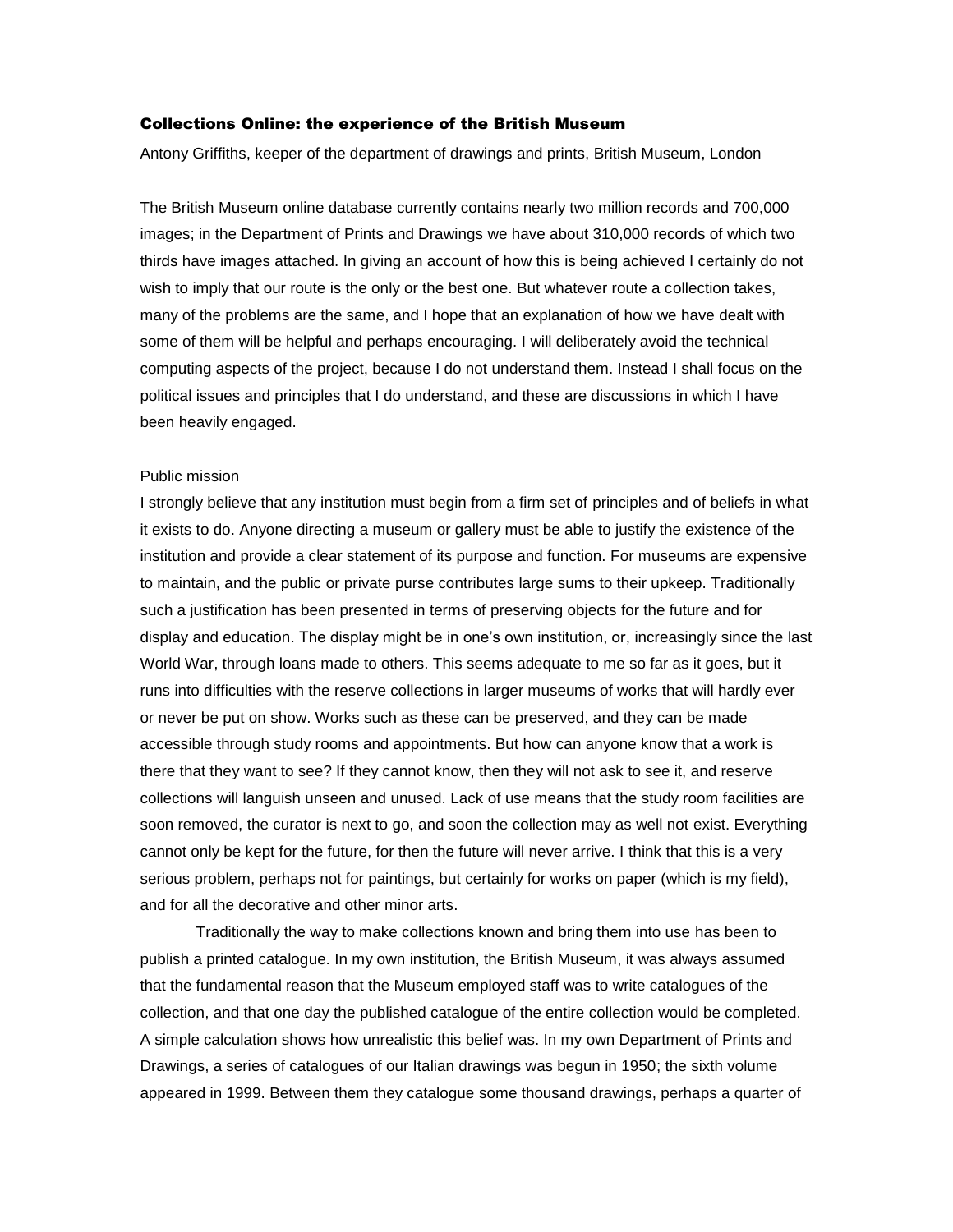our Italian collection. So to catalogue the remaining three quarters at the same speed would take another 150 years. If we extend this calculation to the remaining 21,000 drawings of other schools, we can see that we would need a thousand years to finish the task. And this takes no account of the prints. I should here explain that my Department, like most of the large European print rooms, never created any card index for each item in the collection – the task was just too great. So there was no way of looking up anywhere to see what we should own. The way to find something was to look in the appropriate boxes and portfolios; if you could not find it either we did not own it, or it had been put in the wrong place. Unless you had a superb memory you had to repeat this process regularly, as there was no way to record the result of any search.

One of the complications here is the changing view of what constitutes a catalogue. None of you will need me to remind you of the history of the catalogues of the paintings in the National Gallery in London, which have often served a models of the genre. From brief one or two line entries in the nineteenth century, that gave little more than a name, a title and an inventory number, we now have magnificent studies that can occupy as many as thirty-eight pages – I believe that this record is held by Lorne Campbell's entry on van Eyck's Arnolfini wedding. Obviously if every catalogue entry were to become as long as this, then cataloguing of all but the smallest collections becomes an impossibility. For a collection like the British Museum there is little point in even trying. Remember too that the costs of printing catalogues have gone up in proportion. Modern catalogues, printed in colour and with numerous comparative and supplementary illustrations, are fearfully expensive to print. They all need subsidy to bring the cost down, and even then few people buy them: they are still expensive, and who has the shelf space to keep them? It is easier to consult them in libraries. This is why few catalogues have a print run of more than 750 copies, and some are as low as 300.

### Digitization process

I now move on to a brief account of the process of computerisation, or digitisation, of the British Museum collection. I stress that this is a process that has undergone as many changes as have printed catalogues. The first such project began in the late 1970s in the Department of Ethnography as an exercise to try to find missing register numbers, and hence provenances, for works in the collection that had lost their identification. The hope was to extract from the old handwritten acquisition registers the key elements of description – object type, culture, material – and use the computer to sort this information. So we could extract (for example) all our spears from the Amazon with metal tips: let us say that there were ten. Then we go along to the store, and find the ten spears in the Amazon section, one of which was missing its number. And, hey presto, we have found its original number and provenance.

Of course this project was unrealistic and never worked. It could not deal with for the possibility that two spears both lacked a number – which was which? And what if eleven spears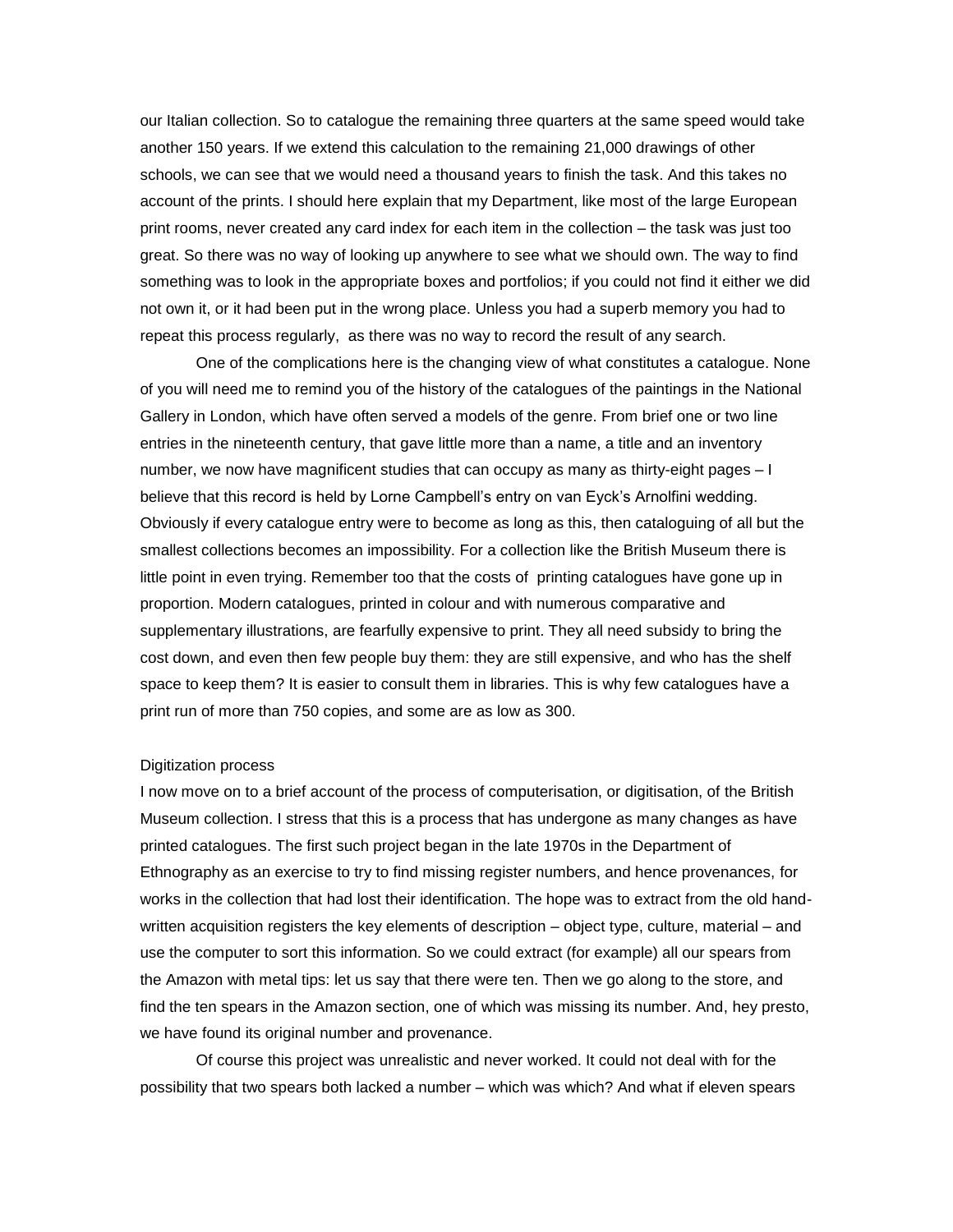were found in the Amazon section? Missing objects continue to torment us: usually the reason is that during the 250 years of the Museum's history, objects have been transferred from one department to another as their description changed: so if a shield acquire as Turkish was later recognised as being Indian, it would be moved to the Indian Department and given a new register number. But often no cross-reference was made to the original number, so the object was recorded as missing.

The next phase of the project followed in the early 1980s when the British Parliament took an interest in auditing collections. How did we know what we owned and could we be sure that everything was present and correct? Anyone who works in a large and old museum knows that this is an impossible question to answer. But the then Director had little choice but to reply that as soon as we had everything transferred to a database we would be able to answer the question. So this began a process of transferring all the information from the old hand-written registers to a database. To do this we had to design a database structure to cover every type of object in the British Museum, and this was the great achievement of the late David McCutcheon. There are about 400 different fields in total. The actual programming was contracted out to a specialist computer firm.

The work was done by newly recruited teams of data entry staff, employed on short-term contracts, who entered data from the old registers, department by department, and having finished this, went to the galleries and stores, found the object and added its location. This process of transfer of old descriptions led to two major consequences in the construction of the database. The first was that all works in the Museum were catalogued on a single system: they were indeed divided by sub-databases between departments, but a search can as easily be made across the whole British Museum collection. The second was that an elaborate series of terminology controls was put in place in order to make searching effective and accurate. This was achieved by constructing a series of thesauri and authority files: the principal ones cover object names, materials, and techniques. Initially they did not cover geography and personal names. This was a mistake and we had to add them later. But I do stress that it is these thesauri that are the principal difference between the British Museum system and most other similar databases on the web which work only by word searching or by very simplified category groups.

A big problem was the lack of curatorial involvement. The team did its best, but they were not working from the objects and they were not specialists. They were transcribing descriptions that they sometimes did not understand, and which were sometimes wrong or obsolete. Names were misread, and the data was wrongly interpreted and put into the wrong field. It was only when a more user-friendly computer programme (called Magus) was installed in the early 1990s that curators began to work directly on the database themselves; and it was only after 2000 when a mouse-driven programme (called Merlin) replaced it that curators really began to get involved with the database and work on it themselves.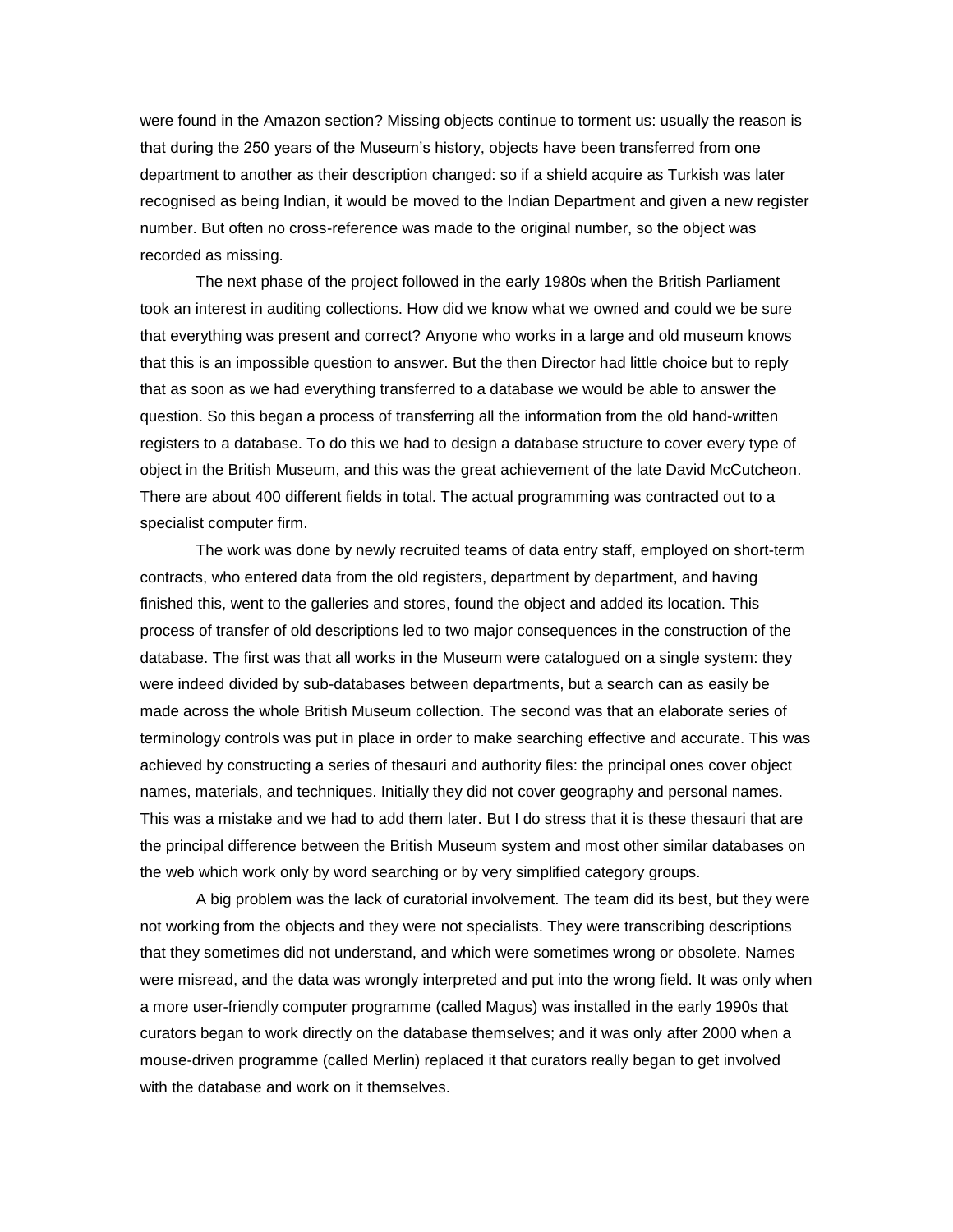My own involvement with the database began in 1990 with the arrival of Magus. You will remember that up to this point the database had been constructed simply for auditing purposes. It seemed to me and some others that this was not only absurdly limiting, but dangerous. Unless the database could be made to serve as the source of accurate description and up-to-date information about objects, it would remain moribund. Curators would never use as it was too inaccurate. Instead they would stick to their inherited systems of documentation which were in many cases feeble. Moreover with six or seven million works, the huge majority never had any file (this was for example true of all the prints), in which case there was no way to record any information about them. What usually happened was that information walked out of the door on the day that any curator retired, and his or her successor had to start all over again. So the key decision in 1990 was to give curators access to edit and add to the database. The quality of data became the responsibility of curatorial departments, and a curator (myself) was made chairman of the committee that oversaw it.

I have to say that the process of persuading curators, most of whom had never even used a keyboard, to start working on a database was far from easy, and the process is still far from complete. Landmarks in this development were the installation of terminals on every desk and the requirement that all new acquisitions be registered on the database rather than in the old paper form. But by far the most important development was the ability to add images to the record. This was driven, curiously, not by the needs of Merlin and of curators, but by the need of our photographic department. The technological revolution that replaced old wet-plate photography by the new digital photography arrived with extraordinary speed in 2002-3. The world moved to digital photography and our photographers had to move with it. This produced an immediate problem in storing images: either they were placed in a stand-alone system in which every image was filed with its own internal – and probably inaccurate - description, or we used the existing description of objects on Merlin and appended the image to it. Since the latter was much easier and saved the photographers a lot of time, this is what happened, and the byproduct was that an image appeared on the screen alongside the text.

This was a real break-though: it was the first time that images could be found so easily and then be printed or sent on as attachments to emails. It meant that curators started to use the database more intensively, and so had a real incentive to improve the quality of information in the record. This is a process that still has a very long way to go. The system is still clogged with poor early records produced by transfer from the registers, which need urgent improvement to bring them into line with current scholarship. But things are moving, and curators here and there are making the effort to photograph objects using the wonderfully simple new hand-held digital cameras, and they are improving the object descriptions. I hope that this process will be more or less completed within the next fifty years.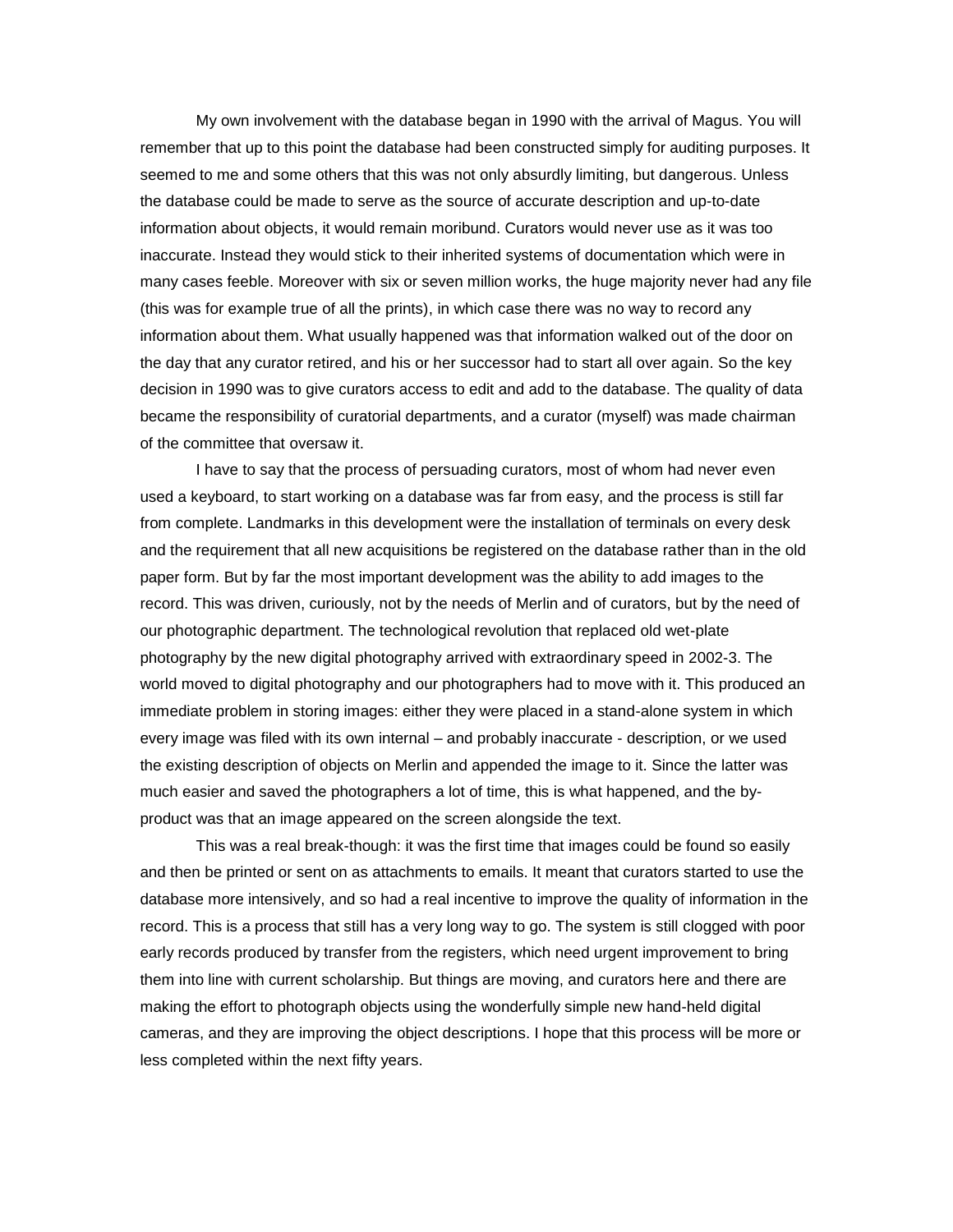I would like now to say a few words specifically about my department, and about drawings and prints. We began in 1990 with our drawings. These are much simpler to catalogue than prints in as much as there is much less information to be recorded. Of course they are more difficult in the sense that the attribution to the correct artist is a matter of considerable skill and judgement. But in this we could rely on the long tradition of expertise in the Department, stretching from Popham, Pouncey and Gere through Nicholas Turner and Martin Royalton-Kisch to Hugo Chapman and his colleagues today. So we simply used the attributions that had they had made. We did not work from the old registers, except to record the provenance. Rather we worked systematically through the boxes, drawing by drawing, adding the measurements, medium and description from the objects themselves. Of course if the drawing had been published in a catalogue, we used that information as well. But these published catalogues tended to slow us down, as it took time to read each entry and extract the core information from it.

Although I and my colleagues spend as much time on cataloguing as we can, and exercise a constant supervision of the work done, the work of cataloguing and entering data has been and is being done by a team of young graduates on short-term contracts. It is on them that the quality of the entries depends. I give every credit to them, for they have done a tremendous job. Of course there are plenty of errors and inadequacies, but the overall quality of description is high - certainly high enough to make me very pleased with what has been achieved in a project that has, I believe, no precedent.

The drawings were completed by 2000 when we turned to the prints. There was an immediate problem about the huge size of the collection. The 50,000 drawings had taken ten years to enter – an average of 5,000 a year with two persons entering the information. Given that we had two million or more prints in the collection, a similar rate of progress with two cataloguers would take 400 years to complete. So we had to do two things. The first was to increase the numbers of cataloguers, first to four and now to six. This entailed a difficult process of raising funds outside the museum, and we also use the help of many volunteers. The second was to establish a strict priority in the order of entry, with the least significant works left to the end. We first spent five years re-arranging the collection into a new taxonomy, creating coherent series which we then entered systematically, in an order that depends on how much they are consulted by our public. We began with the mounted prints, and are now on course to finish the two series of prints kept by the name of the engraver and by the designer in 2011. In parallel we have entered almost all the satirical and historical prints, as well as the collection of London topography. Further down the queue is the rest of the topographical collection, the trade cards and the portrait prints; at the very end are the bookplates and the cigarette cards, of which we have a million.

Cataloguing prints is much more complicated than drawings. Some of the problems are fairly trivial. You have to decide on your standards for measurement – the platemark, the sheet,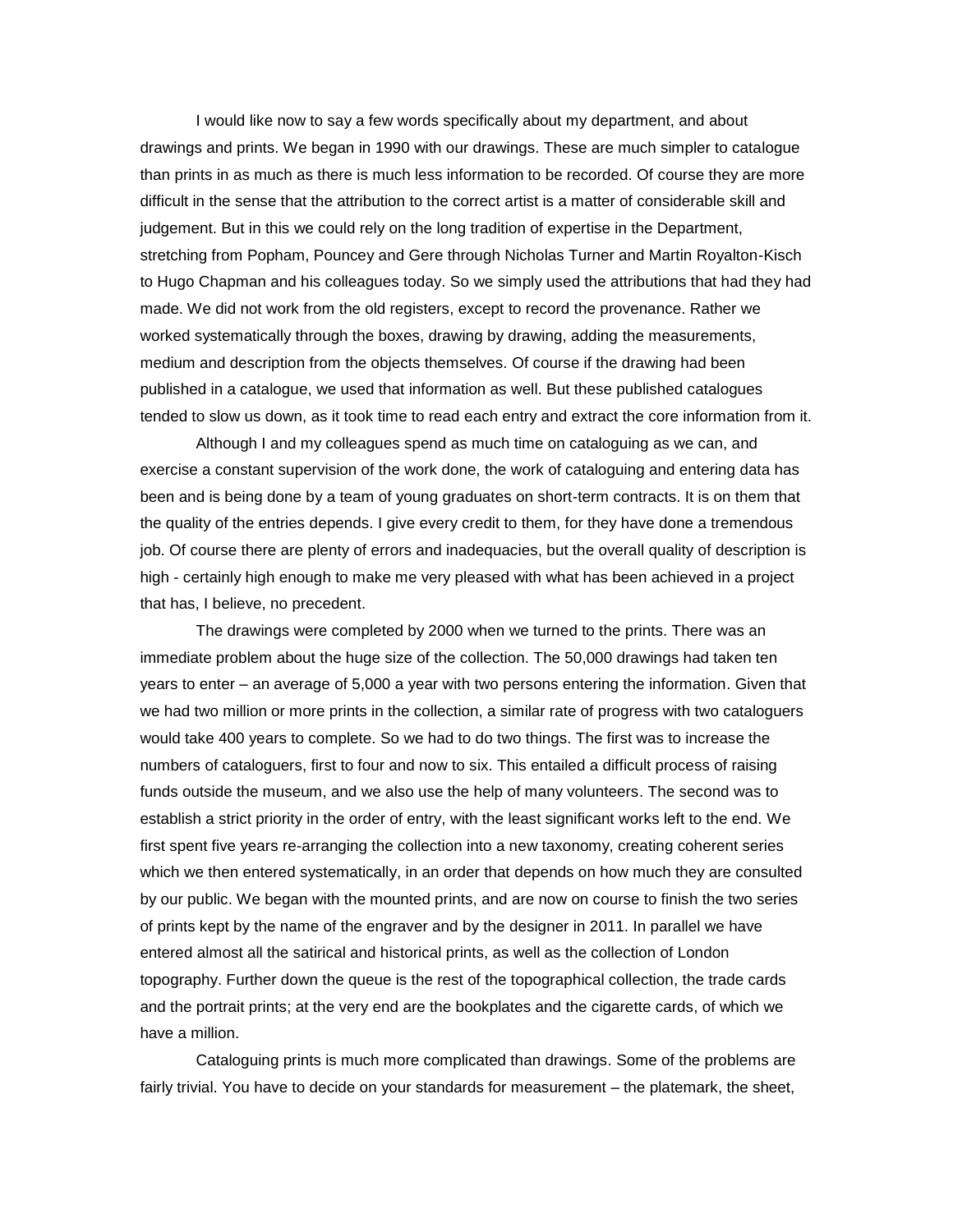the image only, or what? You need to construct a vocabulary for techniques, so that (for example) woodcut and wood-engraving can both be found by searching for relief prints. You have to decide on the distinction between titles and descriptions. When does a print have a title? Is it only when it is written on the plate? If so what do you do about proofs before letters? Is a conventional title, as given in the standard catalogue of Picasso's print, a title or a description? How long should a description of a print be? We set our cataloguers the task of completing 20/25 entries a day. So a very long description takes too long; but a very short one misses a lot of the words that someone might use when searching for the print. Creating a subject-index field is a complete nightmare, for every class of user has different and often incompatible requirements. We have separate fields for associated people (portraits and illustrations to authors), for topography and for events. But what about the rest? Do you use Iconclass? It is very precise, but is slow and requires expertise to use. We decided back in 1990 not to use it; today I would probably take the opposite decision. I fear that in the future someone is going to have to revise the subject thesaurus, and then re-index the whole database.

Let me say a little more about names. Prints produce many more names to deal with than do drawings. Drawings, like paintings, are normally one-dimensional – there is a single artist to record. Prints are multi-dimensional. There is not just the designer and printmaker, but also the publisher, the sitter (if it is a portrait), and the printer; and there may be more than one of any of these. Some of these people are not to be found listed in any published source. So we have had to construct our own biographical authority file into which these names are entered, and the cataloguer has to decide when two prints with the same name refer to the same person and when they are different. The biographical file covers the whole museum, and there are now more than 150,000 names in it, ranging from makers to donors, and to people shown in the images, whether historical figures like Julius Caesar, or mythological like Hercules, or religious like Moses. Constructing this biographical file has been a huge amount of work, and much remains to be done. There are still many duplicate entries for the same person (British aristocrats are the worst), and some entries cover two different people. But I would add that this work has had an unexpected side-effect, especially with print publishers. The first is that many publishers are here listed for the first time, and it becomes possible to link their names to a list of their publications. This was hardly possible before. Secondly we have entered the addresses of publishers whenever they are given on prints, and this makes it possible to see who else had been at that address and who else was in the same street at the same time. This is producing many connections that help explain the pattern of the print trade, especially in London. This increasing function of the database as a tool for new types of scholarly research was not something that we anticipated when we began.

### Scanning works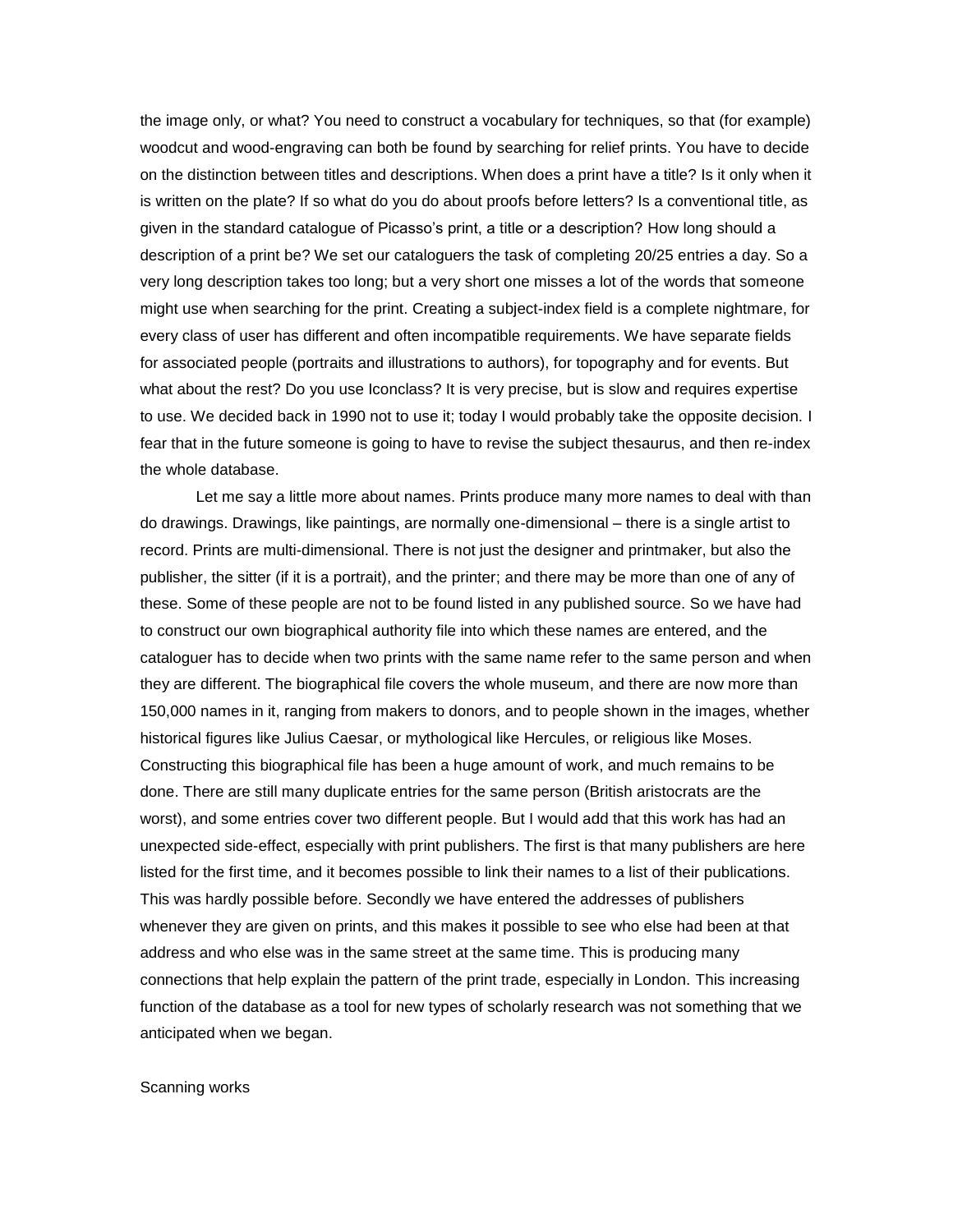We began cataloguing the prints in 2000, and by now have catalogued about 270,000 of them. It was only at the end of 2003 that the technology was put into place to add digital images to the database, and we had to decide how to do this. The options were either to use the very large existing stock of mostly black and white negatives, or to ignore them and start again and scan all the works in colour. Having initially assumed that we would use the existing negatives, we soon realised that colour was far more useful, even for so-called black and white prints. So we have systematically worked our way through all the boxes, putting drawings and prints on a flat-bed scanner. This is quicker than photography, and when the objects are handled properly poses no threat to them. This has been a second major project to manage alongside the cataloguing, and we have employed a separate team to do the work. Scanning needs to follow cataloguing, as there has to be a record to which the scan can be attached. At present we have more than 200,000 works scanned, and progress is at a rate of 70/80 scans per person per day for the three scanners we currently have.

## Website development

Everything I have described so far applies to the internal database. When the project began the web did not exist. By the end of the 1990s it was a force which had to be taken into account. But it was not until 2004 that the decision was taken to put the database on the web, and the project to do this started the following year. It was not until October 2007 that the first part was published, and the project was only completed in December 2009. I argued strongly for publishing the database on the web, and so was put in charge of this. It took up much of my time for three years, and so I can tell you something about the issues that we had to resolve.

The first was whether we should publish at all. Remember that in 2003 we had as yet added hardly any images to the database; I think there were only 40/50,000 in total. Moreover most of the records on the system were of low quality as few curators had yet begun any process of working on them; those in my Department were some of the few exceptions. So there was a strong feeling among many curators that publishing the records would damage the museum's reputation. Some felt that no record should be published without being signed off for release by the appropriate curator. But of course that route would have meant that only a handful of records would ever be approved for release. The only way the issue could be resolved was by going back to first principles. The collections were there for the public, and so we had a duty to let the public know what we had. If the records were no good, that was not a reason to hold them back; rather it was a reason to get on and do something to improve them. The Director backed this principle, and the Trustees were concerned that we develop as strong a website as possible. So the decision was taken.

We devised a strategy that worked well. It had two aspects. The first was a crash programme to improve the records and to add in images. Since one thing that is never available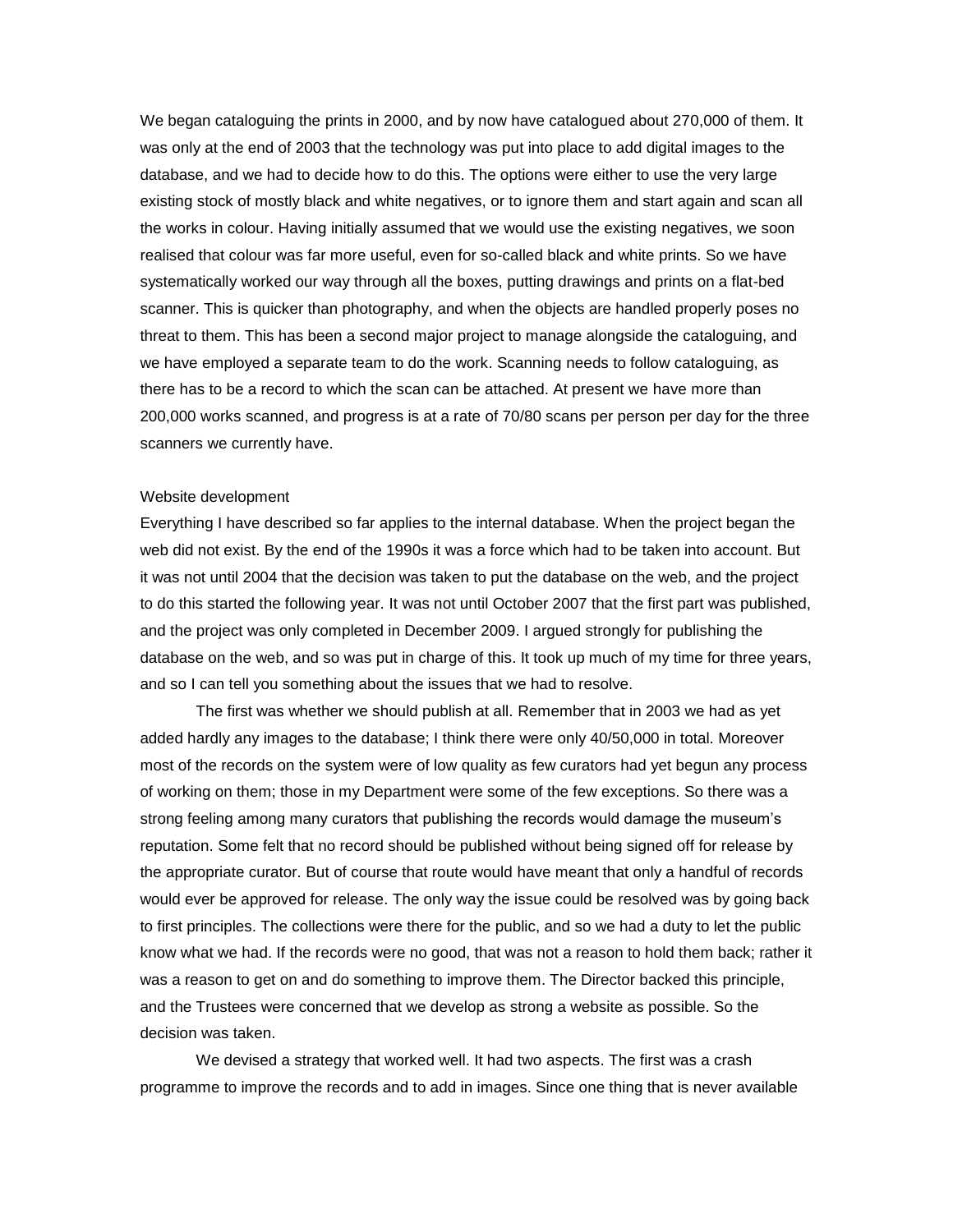is enough curatorial time, this had to be done by using newly hired staff and so was limited to what they could achieve. So we scanned in large stocks of existing colour transparencies and slides from the innumerable caches deposited around the Museum in official stores and in curators' drawers. We have found that the provision of images is a huge blessing not only for our public but for ourselves too. Quality is secondary; the critical thing is to be able to see what something looks like. We also scanned using Optical Character recognition technology as many of the printed catalogues as seemed still to have any continuing utility, whether they were an exhibition catalogue or a 'Bestandkatalog'. Since the Museum has a long and impressive tradition of publishing catalogues, there were plenty of these to scan. This project is due to finish in 2010, when it will have achieved this aim. The biggest single task, which took two years, was the text of Dorothy George's seven volumes of catalogue of British satires, which contains 6,000 pages. This part of the project has put back into print and makes freely available to everyone with an internet link the text of catalogues that are only accessible in major research libraries. Even better, it makes much of the information in them more readily retrievable as the database indexes each word automatically.

The second decision was to publish the records in staged releases. By starting with the better records, and leaving the worse for a later day, we avoided many problems. There was complete support for going live on the web within my Department as we could all see the benefits for us. So we were happy to act as guinea-pigs. By doing this we answered the worries that many curators expressed about whether we would be flooded with public enquiries. In fact it turned out that the number of enquiries fell as many could now be answered by consulting the web without needing to ask us. The remaining enquiries often helped us to improve our own information on the system. Once the records of prints and drawings had been released without any problems, other departments had no basis to object to the release of their records. When their turn came, they had been given time to do whatever improvements they thought necessary.

A different question was how much information in each record should be released. Some curators felt that some of the material in the curatorial comment field which was unpublished was thereby privileged and should be held back. Again the reply to this was from first principles: their information had been acquired at public expense and so the public had a right to read it. It was as unethical to withhold it as it was to refuse to let a member of the public see an object in the collection on the grounds that the curator was working on it and intending to publish it. If the curator was concerned about this, he or she should simply get a move on and publish it.

Information was withheld from only two fields. One was of the addresses of donors and vendors; the other was of the price paid. Another matter that worried many was pornography. Included in the collection are pornographic images, especially among the Japanese prints. It was feared that publishing these might lead to a press campaign; some even feared that the Museum risked its site being blocked by search engines as a pornographic website. These objections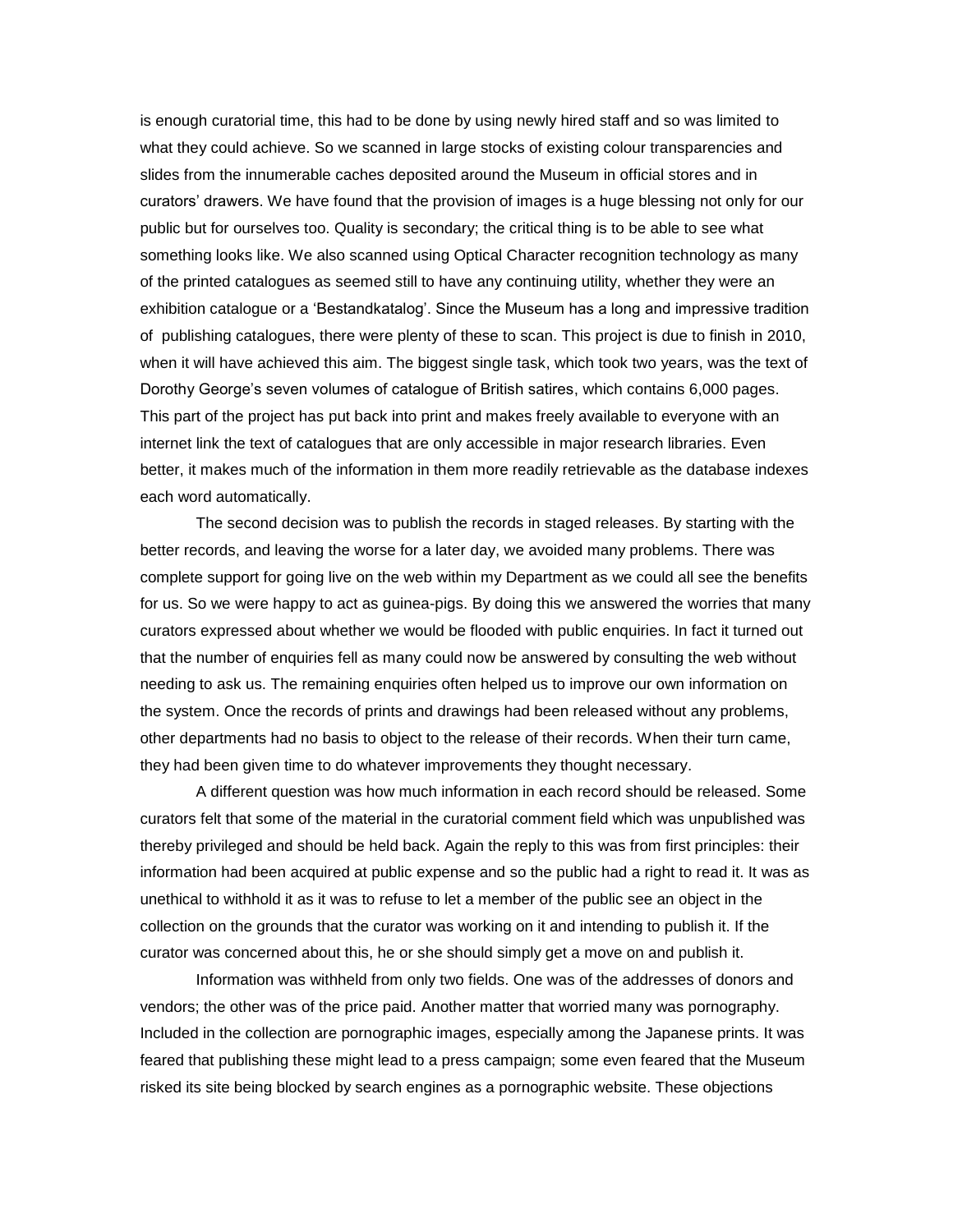seemed absurd to me - every bookshop is filled with images of this kind - and we went ahead on the argument that we did not identify these images as pornographic, and the user would have to do a lot of detailed research to find them. We have now been live for more than two years and have not had a single comment or complaint.

# **Copyright**

Much more problematic were issues of copyright. These are of two quite different types. The problem that is insurmountable is of artist's copyright, which runs until seventy years from the creator's death. Images of works in this category can only be published (and posting them on the web counts as publication) with the express permission of the artist or his or her estate. In the British Museum we calculated that we had works by more than 3,000 artists that came in this category, and that there was no hope of contacting them all to ask permission. The various copyright agencies exist only to collect fees, and so will not agree to anything that does not produce income for them – and we had a clear position that we would not pay any such fees. So, despite the website being entirely non-commercial and despite its being in the public interest to publish images of works that had been acquire with public money, we had no choice but to block them all unless we happen to know the artist who gives us the permission. In the longer term this problem can only be solved by a revised copyright act which pays attention to public rather than private interests. It is curious that the main complaints we have had so far are from artists or their heirs complaining that we are *not* showing their works on the web!

# Non-commercial online image orders

The second sort of copyright is an internal matter. Museums and galleries standardly claim a copyright in the images that they supply of works in their collection. This is the justification for the often outrageous fees that they charge authors who wish to use them in their publications. In my view these charges – which the British Museum used to levy like so many others – ought not to be made, and I managed to persuade the British Museum to drop them for all non-commercial purposes. In practical terms we and the Victoria & Albert Museum decided to deem any print run of less than 4,000 non-commercial. Once we had overcome this hurdle, two things followed. The first was that we had every reason to publish the images to as high a quality as was practicably possible: there was now no point in deliberately downgrading images so that they could not be used, which is such a disastrous aspect of so many museum websites. Secondly it was a matter of simple cost calculations to demonstrate that the supply of photographs was losing the museum large sums of money. Although we charged considerable sums for supply, the costs to us of doing so were far greater. So we automated the delivery of larger publication-size files of the images available, so that anyone could order them themselves. Orders were dealt with by the computer; delivery became free and overnight, and permission to publish was attached. Needless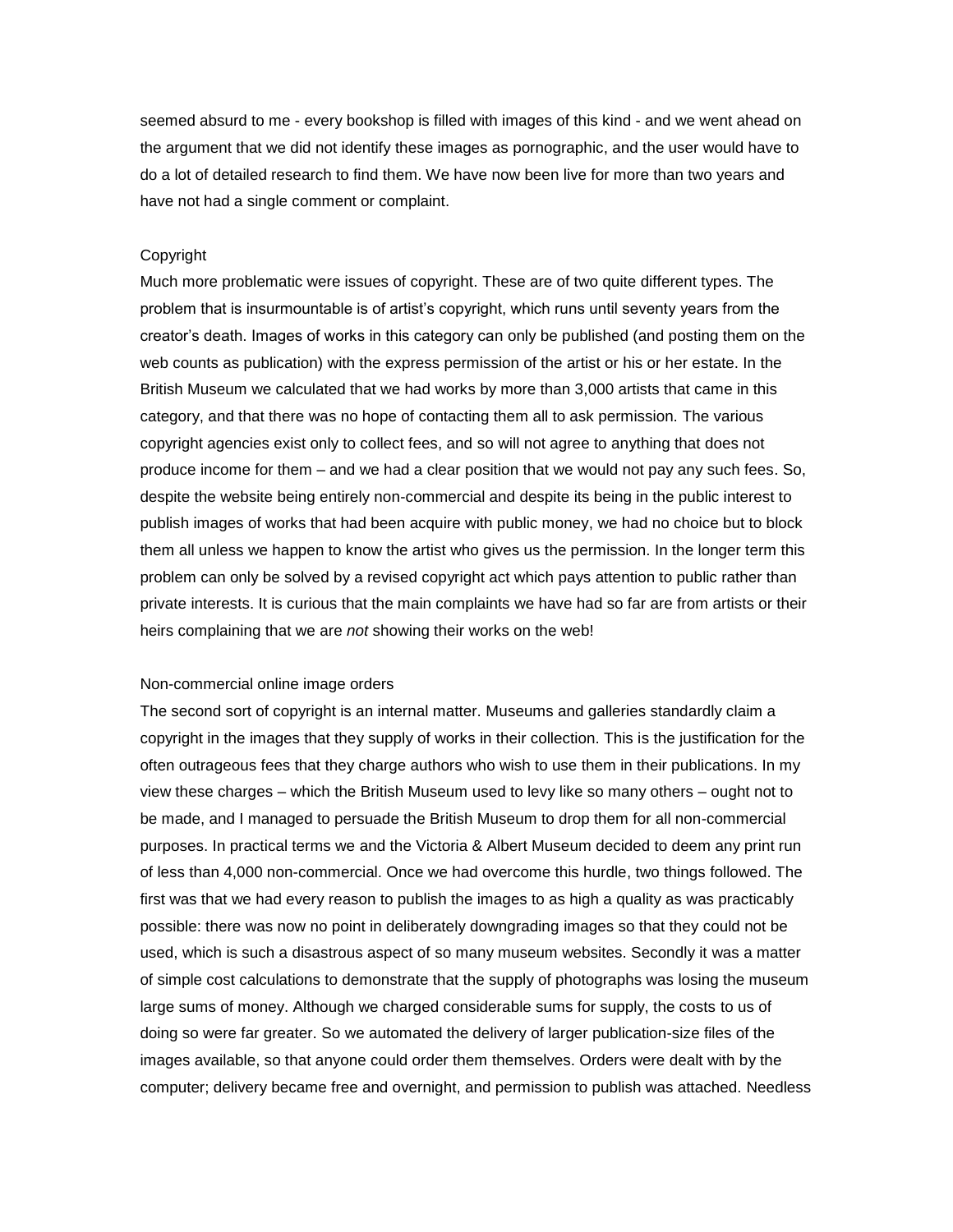to say this facility has proved immensely popular, and so far more than 150,000 such downloads of images have been supplied – used not just for scholarly publications (such as this journal) but also by those who need to see works in greater detail. The interesting point is that this has served our own interests as well. The costs of web delivery are very small, and the savings in staff time are huge – between ten to fifteen posts across the museum. Yet our income from reproduction fees from the commercial world has actually increased, since our website acts as a giant picture library and we can supply files very quickly.

## Website launch

These were the main strategic and political issues that had to be solved. The actual transfer of the database to the web was a technical task that turned out to be far more complicated than I had expected. It involved many sections of the museum, and an expensive contract to an outside firm who lost money on it. The problem was that the whole database had to be transferred to a new platform with different programming and new web-compatible software. Since the structure of Merlin is very complicated in order to allow very sophisticated sorting and searching, this proved far more tricky than we expected. So did the design of the simplified search screens which are quite different from those within Merlin. We got there in the end, but I would be the first to say that the results are not as good as I had hoped and that there is room for considerable improvement.

I will not elaborate further, except to observe that when a project has been completed and seen as a success, it is very difficult to persuade others that it is a priority to improve it further. Despite these difficulties, the results of going live have been entirely positive, and feedback from happy users has been fantastic. A huge amount of information, both textual and visual, is now freely available to anyone with a computer, not just to those who have access to large libraries. All additions and corrections are fed through to the web on a weekly update. Some of the effects have I did not expect. I am told that departments in universities that we have nothing to do with are using our database as the foundation for their courses when teaching students, and that some smaller Print Rooms are using our database to find references in catalogues that they do not have in their libraries. We thought that our visitor numbers in the Print Room would go down. But we have as many as we had before. The only difference is that most people now arrive with a precise description of what they want to see, with register number and location, and so we save much time in serving them. I have already mentioned the savings in staff time in not having to handle most photo orders. All this time can be invested back into adding more records and images to the database. Scholarly publications across the world are now full of our images, which gives us a tremendous position as the first collection in our field that people think about. This is helping considerably in securing gifts and funding. Lastly I must remark on the change in perception of the British Museum among our peers. Instead of being the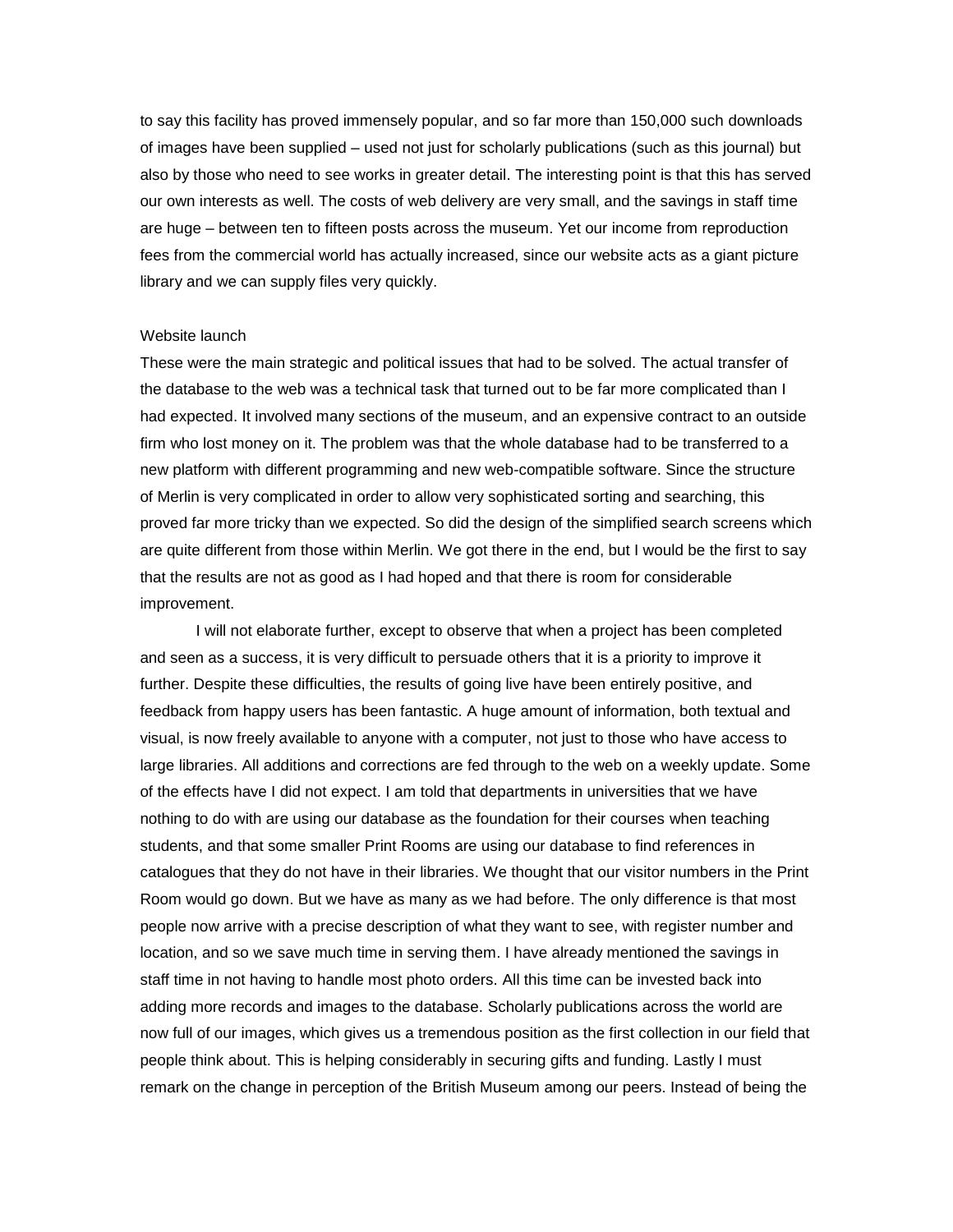enemy on account of the difficulties of getting access to our collection and images, we are everyone's friend. This is a very pleasant change for me, as I no longer have to reply to abusive letters.

### Online research catalogues

I must now say a few words about the relationship of the database to a catalogue. In most ways it is a catalogue, of a kind that is published in the course of being compiled and is always being improved. But the database only supplies entries, and there is no prefatory discussion of, for example, the history of the growth of this part of the collection, or of methodology, or of previous literature. So we have tried to combine these two elements by developing what we call an 'Online Research Catalogue', and the first of these in our field is Martin Royalton-Kisch's catalogue of our drawings by Rembrandt and his school. This was published in March 2010. This has one radically new feature to which I must draw your attention. Because the catalogue entries are taken directly from the Merlin database, they will change whenever the database is altered. So if an attribution is changed, or if new bibliography is added, the text of the catalogue will change. Likewise there is no possibility of printing or binding the catalogue as there is no pagination and no layout (although of course a set of print-outs could be bound together). It is an inherently unstable product.

This will worry some scholars, and I accept that it might produce difficulties in citation (though there is a convention of citing a web reference together with the day on which it was accessed). It did not worry us; our feeling is that we have no wish to perpetuate errors or obsolete attributions, and that this is the way to achieve this. We could have stabilised the text of the catalogue if we had created a PDF file; in other words designed the lay-out and created what was a book in all respects except that it was not actually printed. We decided that this would be an expensive waste of time, as our public wishes to know what we now think rather than what we used to think: any change of attribution or information can and should always be recorded in the entry itself. The only (and very expensive) way round this would be to preserve and publish copies of every version of the text we have made: since we find that most records of drawings have already been edited more than fifty times, this will over the decades produce a vast number of versions. I do not believe that any scholar would wish minutely to compare every one of these to find out where and when a change had been made. The converse of this new problem is to recognise that we have at last an on-going solution to the errata and corrigenda problem that bedevilled every catalogue and every collection (I speak from bitter experience). A printed error is very hard to eliminate: an online one very easy.

I now believe that the days of the printed museum catalogue are over for all except the most specialised of topics where a curator has been able to find a wealth of new information, or when a collection is so good as to serve as a reference internationally. I hope that a new era of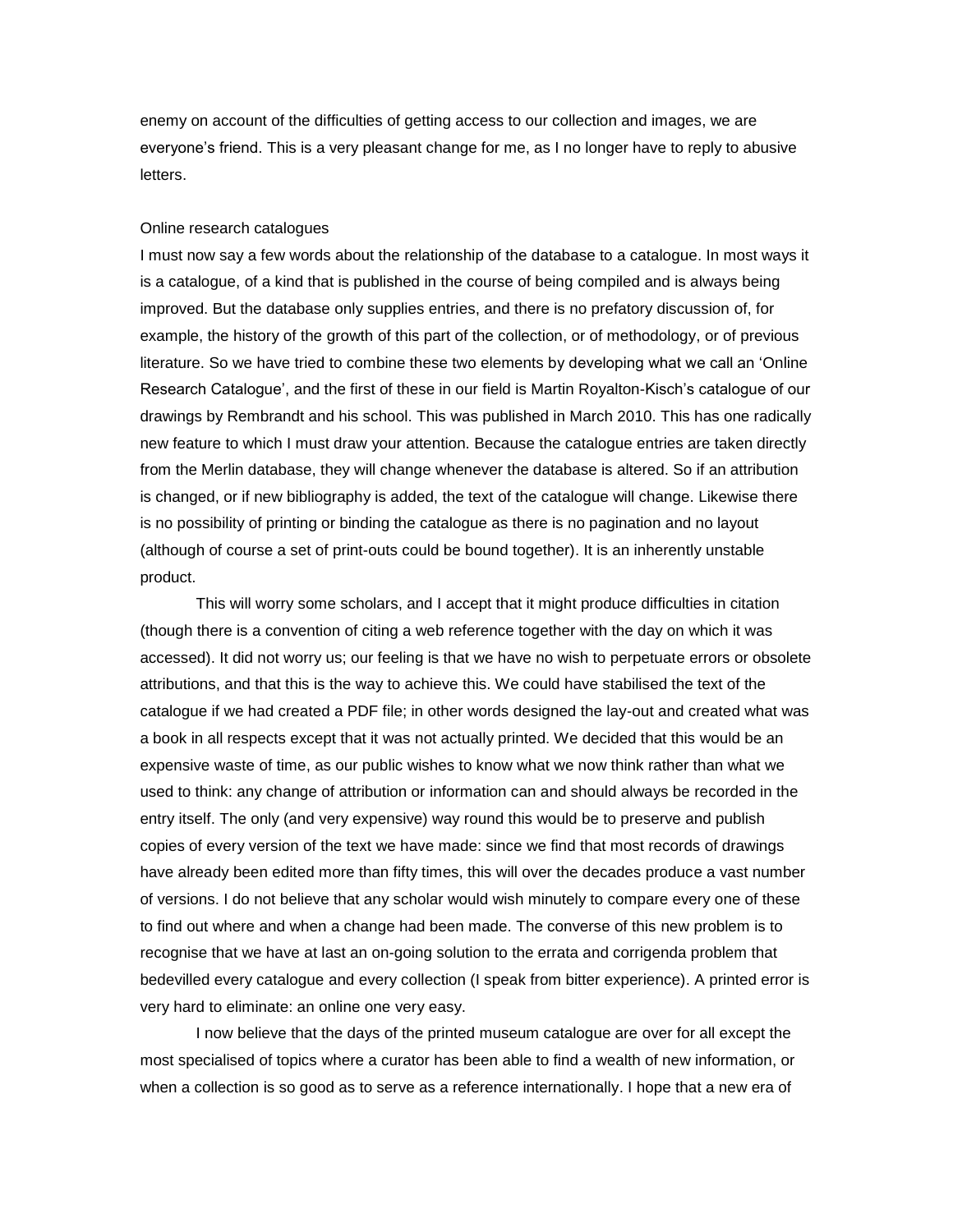high-quality mass cataloguing on the web lies before us as the costs of publication have fallen so dramatically and the speed is so much faster. All work will be presented as work in progress and the delays caused by the mirage of perfection will be avoided. Our in-house publications company required a subsidy of £100,000 to print our Rembrandt catalogue, and it would have taken three years to go through the press. In fact it cost us less than £10,000 and took one year to publish, even though it was a trial project.

# Future challenges

I do not wish to adopt a triumphalist tone, and we have many problems that remain to be solved. Before computers we only tried to catalogue small parts of our collection, one book's worth at a time. Now we are trying to catalogue all of it. This is a huge task, and will require resources of time and expertise that may not be available and will compete with other museum priorities. In the present climate funding is not improving, to put it mildly. The very success of the web database is producing types of new requirement that the internal database was never designed to cover, and which are proving very difficult to satisfy. One is a need to publish additional data from conservation records and scientific analysis. Another is a wish to produce catalogues that include works that do not belong to the British Museum. A third is the old problem of citation. No-one wishes to cite a bibliographical reference in full in each record. But if you abbreviate a reference using, for example, the Harvard system, you very soon find that you are in effect building up a bibliography of art history. And this in turn creates a pressure to link your collection database to a library database, which produces another set of complications.

The more ambitious and lengthy any database record becomes, the more chances of error. Apart from the normal human errors of mistyping and mistranscribing, we have three significant sources of mistakes in the British Museum database. The first comes from templating – that is copying an existing record in order to save time in creating a new one. You need only to forget to alter or delete one field and you will produce a wrong, even an absurd, result. The second concerns the linking of the scanned images. Since the connection between the written record and the image is by a number, if only one figure is wrongly typed, the image is linked to the wrong record with bizarre results. A third is created by what we call 'globals'. Every system has to have a mechanism for doing mass edits of batches of similar records. But these can go badly wrong. I give one example: we used to abbreviate 'half-length' to 'H.L.', and later decided to do away with this by a global. This produced a name in an early German print 'St Phalf-lengthp': the text had been transcribed as 'St Ph.l.p'. We ask our users to help us by filling a feed-back form when they see anything wrong, but it is surprising how very few of them take the trouble to do this, whether out of politeness or despair.

There is a more fundamental type of short-coming. Our database is tied to the quality of our collection. We cannot help a user with a print that we do not own. Our collection is good, but